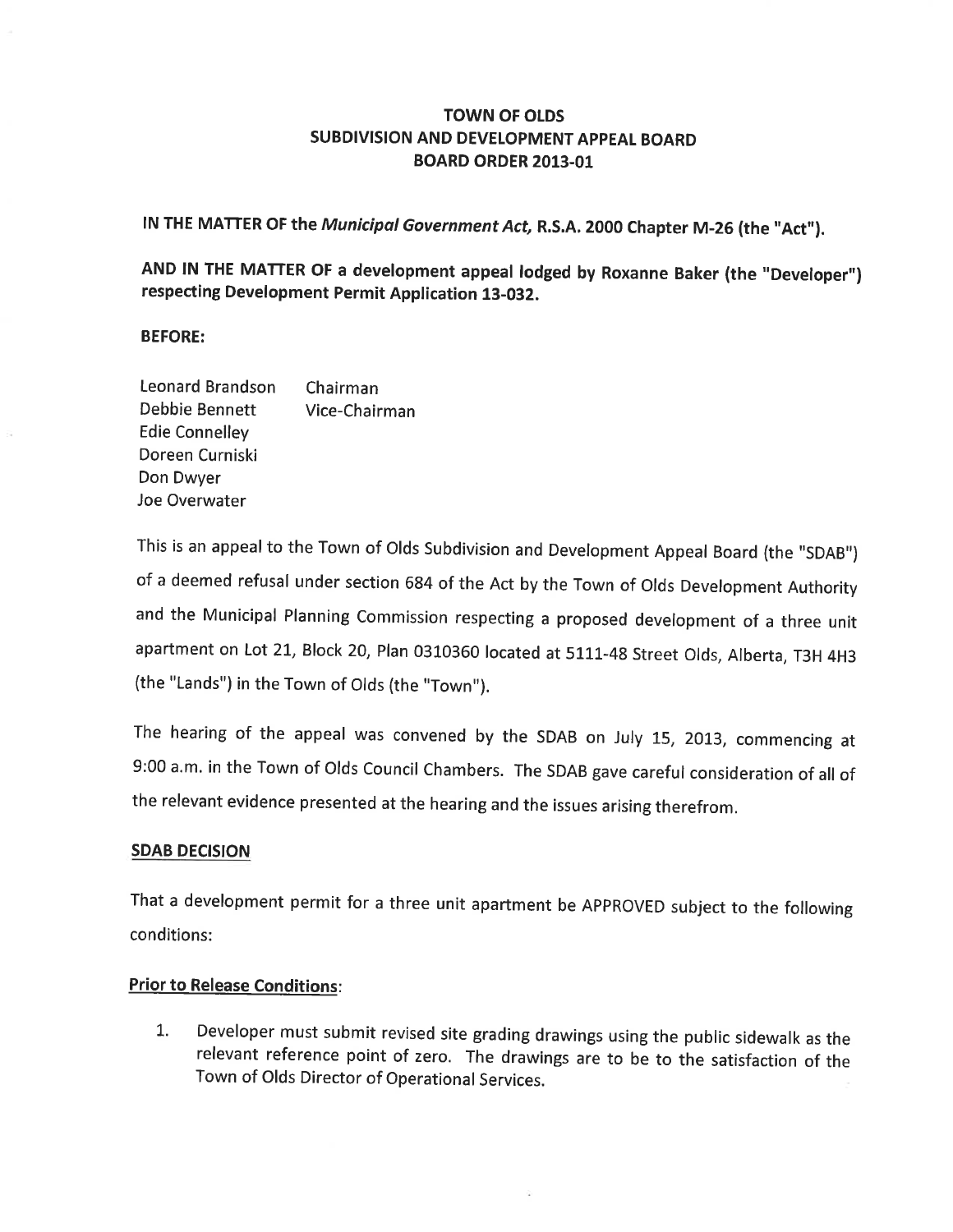2. To ensure compliance with the Land Use Bylaw and this development permit, the Developer shall submit security in the form of an irrevocable letter of credit to the satisfaction of the Development Officer. The amount of the security shall be I0% of the construction cost of the project which is accepted as \$250,000.00.

## Conditions of Development Permit No. 13-032:

General Conditions:

- The development must be completed in its entirety, in accordance with the approved plans and conditions. Any revisions to the plans (including non-completion of the development) must be submitted for approval to the Development Authority. 3.
- The Developer shall maintain a single water service connection with one water meter to service the parcel. The Developer shall also maintain a single sanitary sewer service connection to the parcel. Water service connections to the individual dwelling units comprising the Development may be connected to the water service line, but shall not be connected in a manner that bypasses the Town's water meter. 4.
- The parking lot must be paved, the swale and sidewalk constructed and a fence constructed along the property line. 5.
- 6. All surface drainage arising from this development must be directed toward the lane without impacting adjacent properties. Surface drainage from the existing restaurant must be directed to the street without impacting adjacent properties.
- 7. After the foundation has been constructed, further work on the development must cease until such time as a drawing prepared by an Alberta Land Surveyor has been submitted to and approved by the Development Authority confirming that the building foundation is consistent with the approved plans. Failure to submit the required drawings may result in a Stop Order being issued by the Development Authority.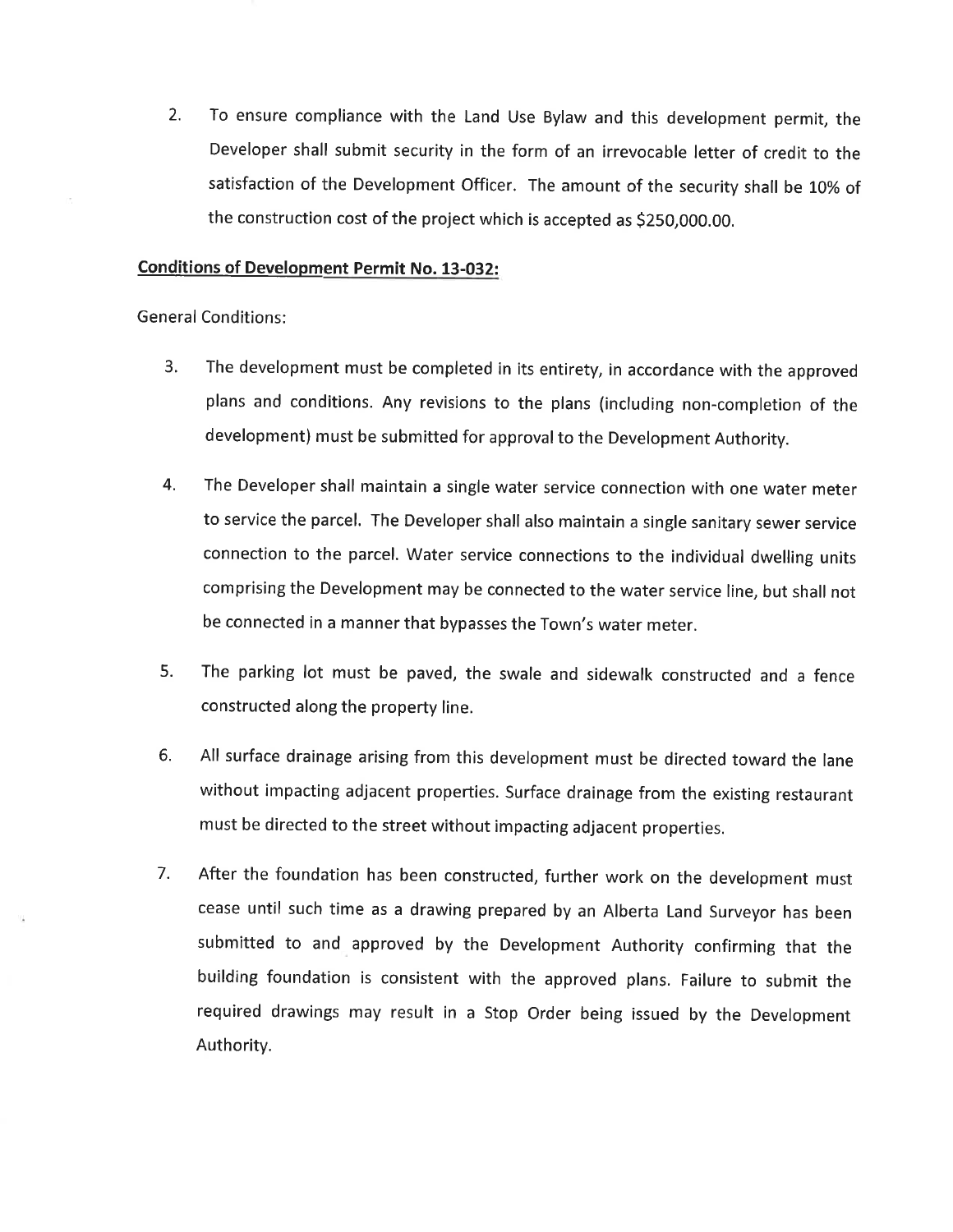- 8. The provision of services or relocation of services, if required, shall be at the Developer's expense.
- 9. The address of the subject property must be posted on the front of the building facing  $46<sup>th</sup>$  Street as well as on the facade of the building facing the lane at all times.

Additional Responsibilities of the Developer:

- 10. Weeping tile, roof drainage and surface drainage must not be directed or conveyed to the sanitary sewer.
- 11. It is the Developer's responsibility to:
	- a. Ensure that the terms and conditions of the Utility Excavation Permit are complied with, should a Utility Excavation Permit be required;
	- b. Contact Alberta First Call at L-800-242-3447 and obtain utility locations prior to commencing any excavation.
	- c. Contact Operational Services at 403-507-4833 at least 48 hours :
		- i. Prior to commencing an excavation for underground services, to arrange for inspection of the sidewalk and boulevard; and
		- ii. Prior to backfilling the excavation for the water and sewer connections, to arrange for an inspection of the connections.

Note that the security deposit will not be returned if the water and sewer connections are not inspected prior to backfilling;

- d. Ensure that the curb stop (i.e. water shut off valve) is properly installed and fully operational;
- e. Obtain a Building Permit and comply with the Alberta Building Code. Contact D.R. lnspections Ltd. at 403-391-6962.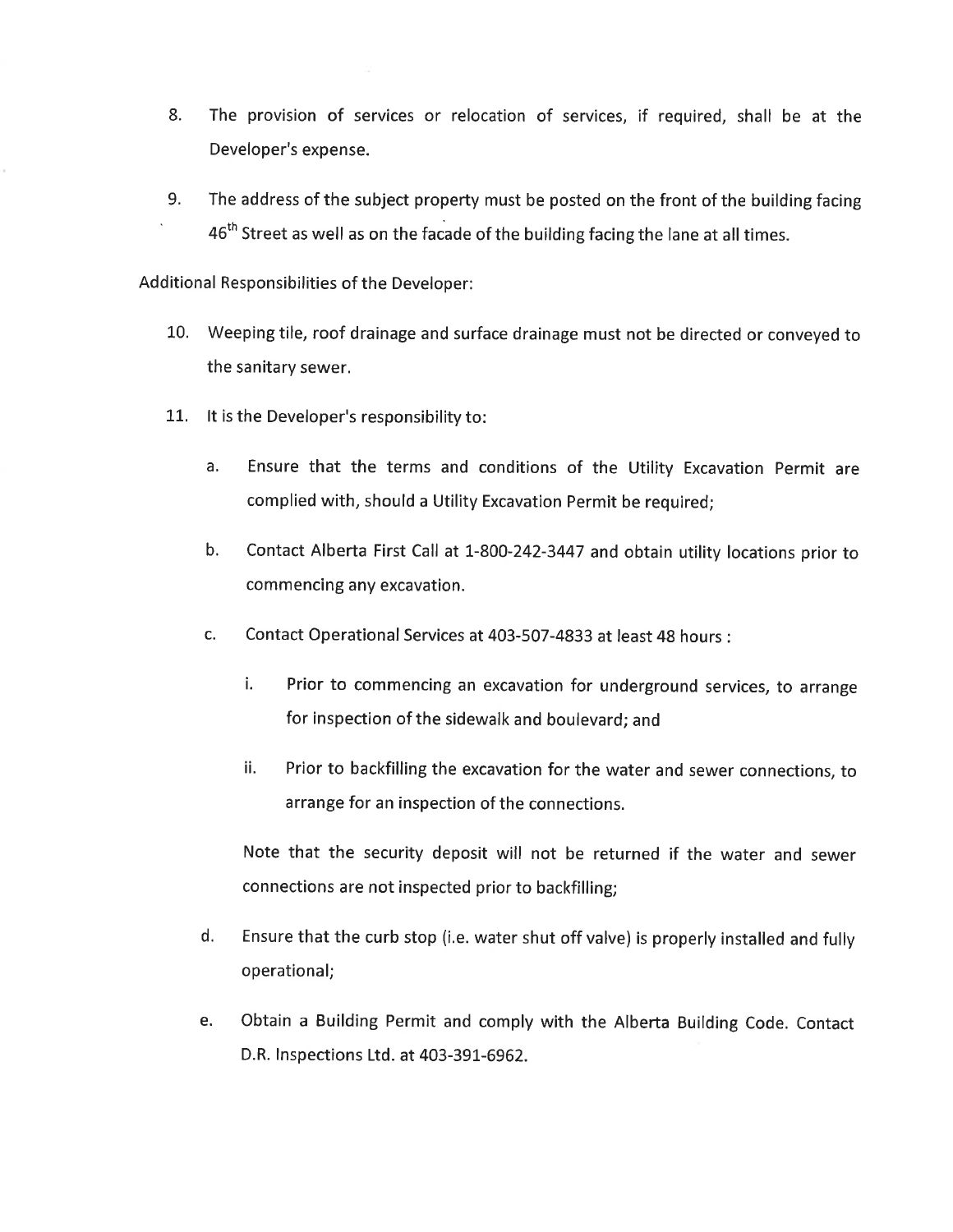- Obtain the necessary Electrical, Plumbing and Gas Permits. Contact any one of the following: Davis Inspection Service 800-639-0912/403-275-3338, IJD lnspections Ltd. 877-617-8776/403-346-6533, park Enterprises g00-621- 5440/403-329-3437, superior safety codes B8B-717-2344, The tnspections Group 866-554-5048/780-454-5048; and r.
- Comply with Bylaws of the Town of Olds including the Land Use Bylaw No. 01-23, g. the Unsightly Premises and Snow Removal Bylaw No. 04-06 and the Traffic Bylaw No. 04-15.

Return of Security:

- 12. Once the Building lnspector has determined that the building is suitable for occupancy, the security deposit will be returned on completion of the following to the satisfaction of the Development Authority:
	- a. submission of the "Request for performance Bond" form. This form is available from Planning and Development. Please hand deliver, fax (403-507- 4856) or email (planninq@olds.ca) the completed form to Planning and Development;
	- b. Completion of the development as approved including, but not limited to the paving of the parking lot, the installation of a fence, the swale and sidewalk construction, and installation of wheel stops;
	- c. Proper installation of the curb stop and ensuring it is fully operational;
	- d. confirmation that the sidewalk, curb, gutter, boulevard and curb stop have not been damaged. lf any of these are damaged then repair or rehabilitation of same by the Developer will be required. See Utility Excavation permit's pre-excavation inspection of the sidewalk and boulevard; and
	- e. Proper installation of eaves troughs and, where applicable, a sump pump.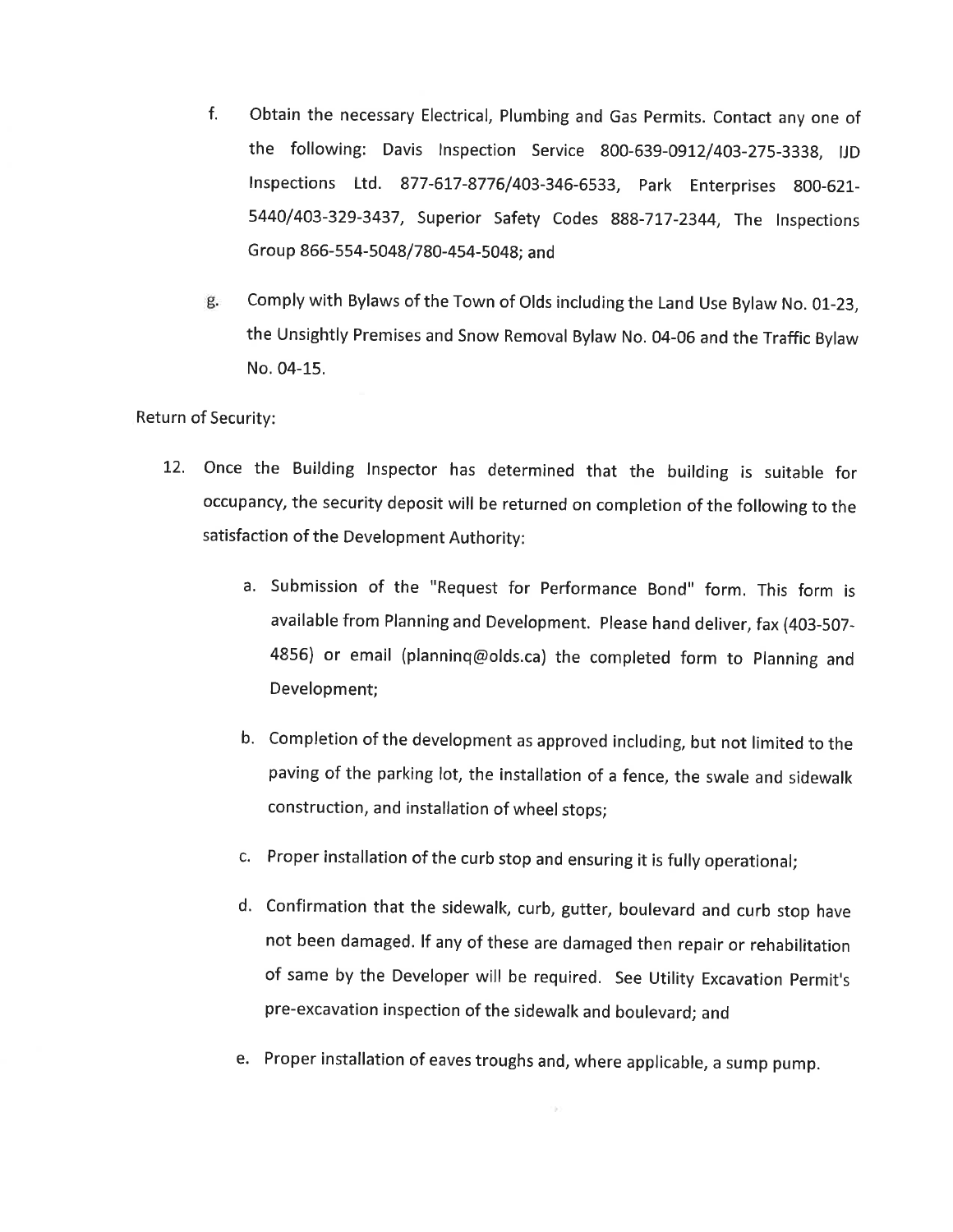Parking Requirements

13, There shall be a relaxation of the number of parking spaces as required by the Land Use Bylaw from six parking spaces to three parking spaces with no consideration of cash in lieu of parking being required.

# Notes to Applicant:

- 74. This development permit takes effect and will be issued at such time as the Prior to Release conditions have been met.
- 15. Upon receipt and approval of the revised site grading drawings, the Development Authority shall, if the revised site grading drawings comply with the requirements set out by the decision of the SDAB, endorse the Development Authority's approval on those Plans and return them to the Developer.
- 16. A Building Permit and an Occupancy Report are required prior to occupancy of the development.

# **BACKGROUND INFORMATION**

The Developer, Mrs. Roxanne Baker, submitted a development permit application for the Lands to the Town of Olds Planning & Development Authority on March 18, 2013 as Application No. 13-032 (the "Application"). The description of the proposed development contained ín the application was "Addition - Three Unit Apartment."

The Application was circulated internally for comment and on April 15, 2013, the Developer was notified that the Application was considered incomplete. The Developer was informed that additional information was required, as well as revised drawings regarding grading, On April 28, 2013, the Developer submitted the requested information to the Development Authority. Attempts were made to schedule a meeting between the Town's Development Authority and the Developer regarding issues that the authority considered to be outstanding with respect to the Application; however, a meeting was never held.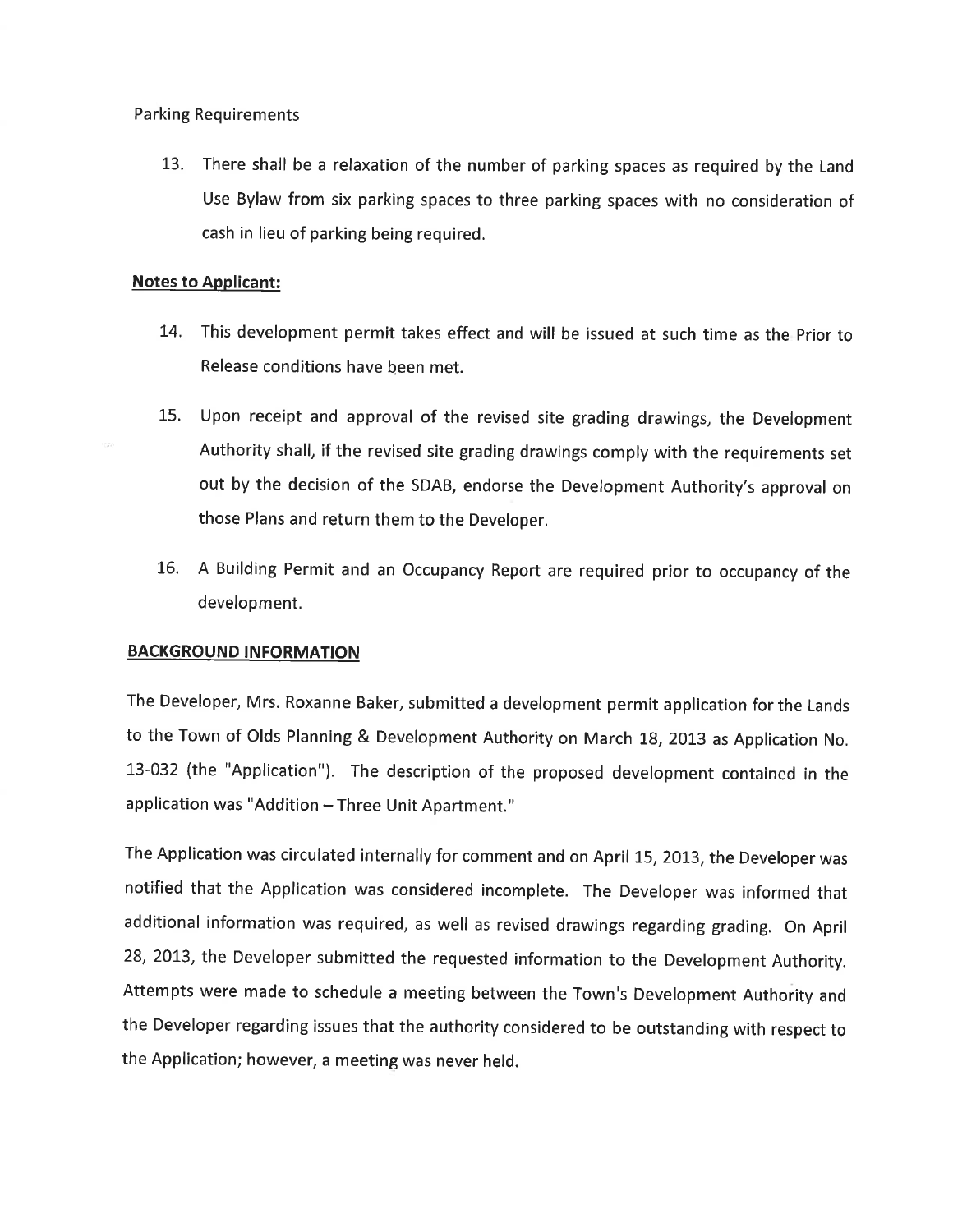On June 14, 2013, counsel for the Developer advised the Town that it was the Developer's position that as per Section 684 of the Municipal Government Act, the Application would be "deemed refused" on June 8, 2013, being forty (40) days from April 28, 2013.

on June 79,2013, the Developer submitted an appeal of the deemed refusal to the SDAB. lt should be noted that although both Section 624 and 684 of the Municipol Government Act are referenced as the grounds of appeal in the letter of appeal submitted by the Developer, the SDAB has heard the appeal pursuant to both Section 684 and Section 686(1)(a)(ii) of the Act.

# SUMMARY OF THE PLANNING & DEVELOPMENT SUBMISSION

The Development Officer described the development as 3 dwelling units to be located at the rear of the restaurant already located on the Lands with each unit having an entrance from <sup>a</sup> common hallway. The dwelling unit at the rear is designed to have a building footprint of 40g sq. ft. while the two at the front will have a footprint of 312.5 sq. ft. The Development Officer confirmed that Apartments are a discretionary use in the applicable Central Commercial District (C1), and therefore must be referred to the Municipal Planning Commission for a decision, orto the SDAB on appeal. The Development Authority is prepared to support the Application provided functional issues are addressed by the Developer.

The Development officer provided background information on the processing of the Application. The officer noted that despite the Developer submitting the additional information on April 28, 2013, the Development Authority continued to consider the Application as incomplete; therefore, the Application was not circulated to adjacent landowners or external agencies or processed further. The Officer stated that the Development Authority attempted to set up a meeting with the Developer to discuss the outstanding issues, but that potential meetings were deferred as the Developer advised she had a broken leg.

The Development Officer submitted that there were two outstanding issues with respect to the Application that required addressing prior to the release of a development permit. The first issue was servicing. The Development Authority was concerned about the manner in which the development would be serviced with water and sewer as the information provided by the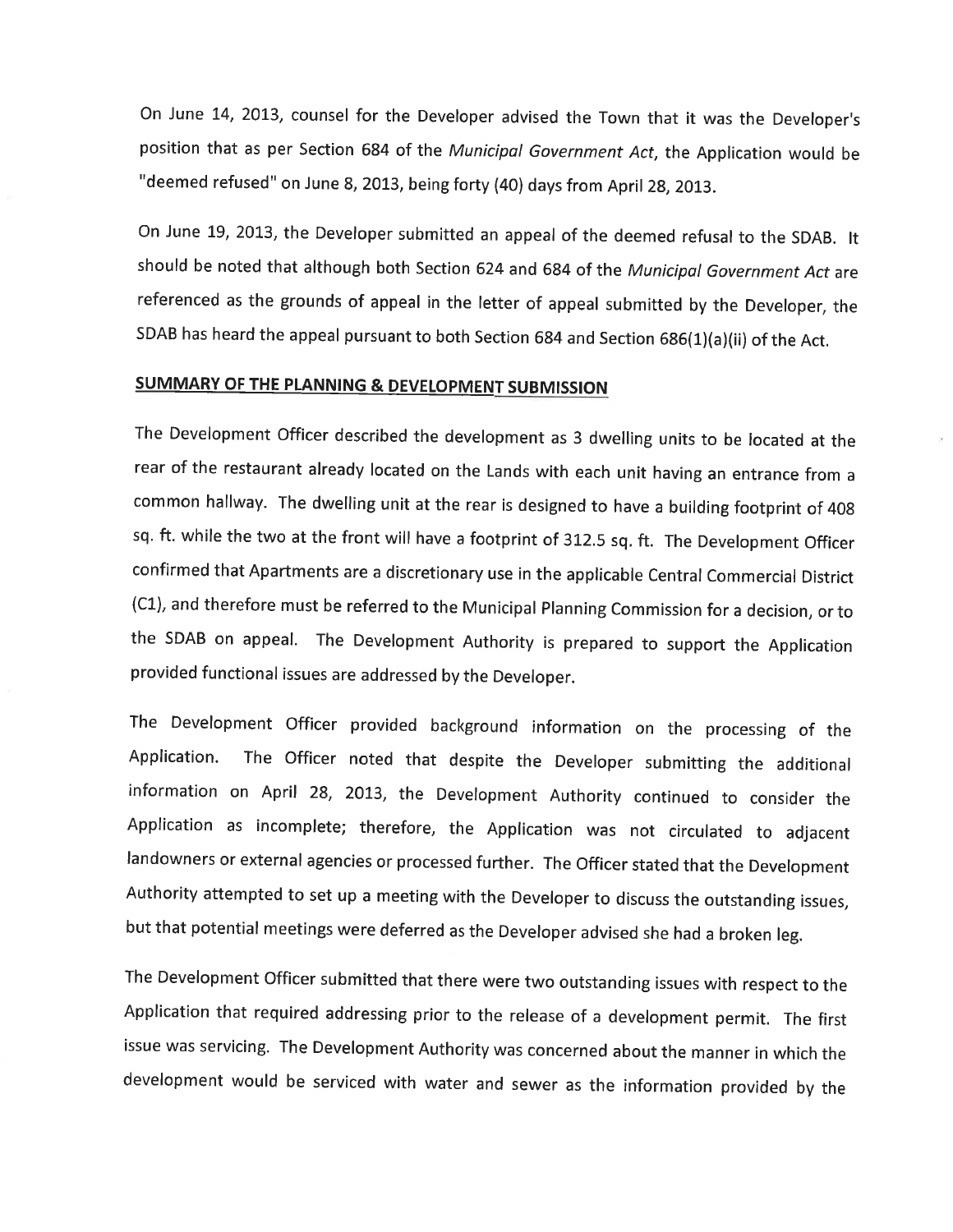Developer was not satisfactory on this point. The Development Authority required confirmation of the exact servicing going to the Lands.

The second issue was lot grades and storm drainage. The Development Authority was concerned because the drawings provided showed drainage to be directed from the lane to the rear of the restaurant along the west side of the building. The drawings did not clearly show how grading would be addressed by the Developer, and the Development Authority wanted to ensure that surface drainage to the rear of the restaurant would be directed to the rear of the property and not to the front street.

ln his presentation, the Development Officer addressed the parking requirements for the proposed development, as set out in the Land Use Bylaw. While 6 stalls would typically be required for a three unit apartment development, it was the Development Authority's position that a relaxation from 6 to 3 stalls would be acceptable.

The Development Officer summarised the SDAB's options on the appeal as follows:

- a. Deny the Appeal as the Application was deemed incomplete, the SDAB could deny the Appeal and require the Developer to submit a new Application;
- b. Table the Appeal the SDAB could request that further information regarding grading be submitted for the Development Authority to review and provide <sup>a</sup> recommendation to the SDAB; or
- c. Allow the Appeal the SDAB could direct the Development Authority to issue the development permit subject to conditions; recommended conditions were provided for the SDAB's consideration.

## SUMMARY OF THE DEVELOPER'S SUBMISSION

The Developer's written submission was submitted by her agent, Art Baker. Mr. Baker confirmed that the Application was for the approval of permit L3-032 to build three bachelor apartments adjoining the existing building on the Lands which houses the Developer's coffee shop, Cowboys & Co. Mr. Baker submitted that it was the position of the Developer that the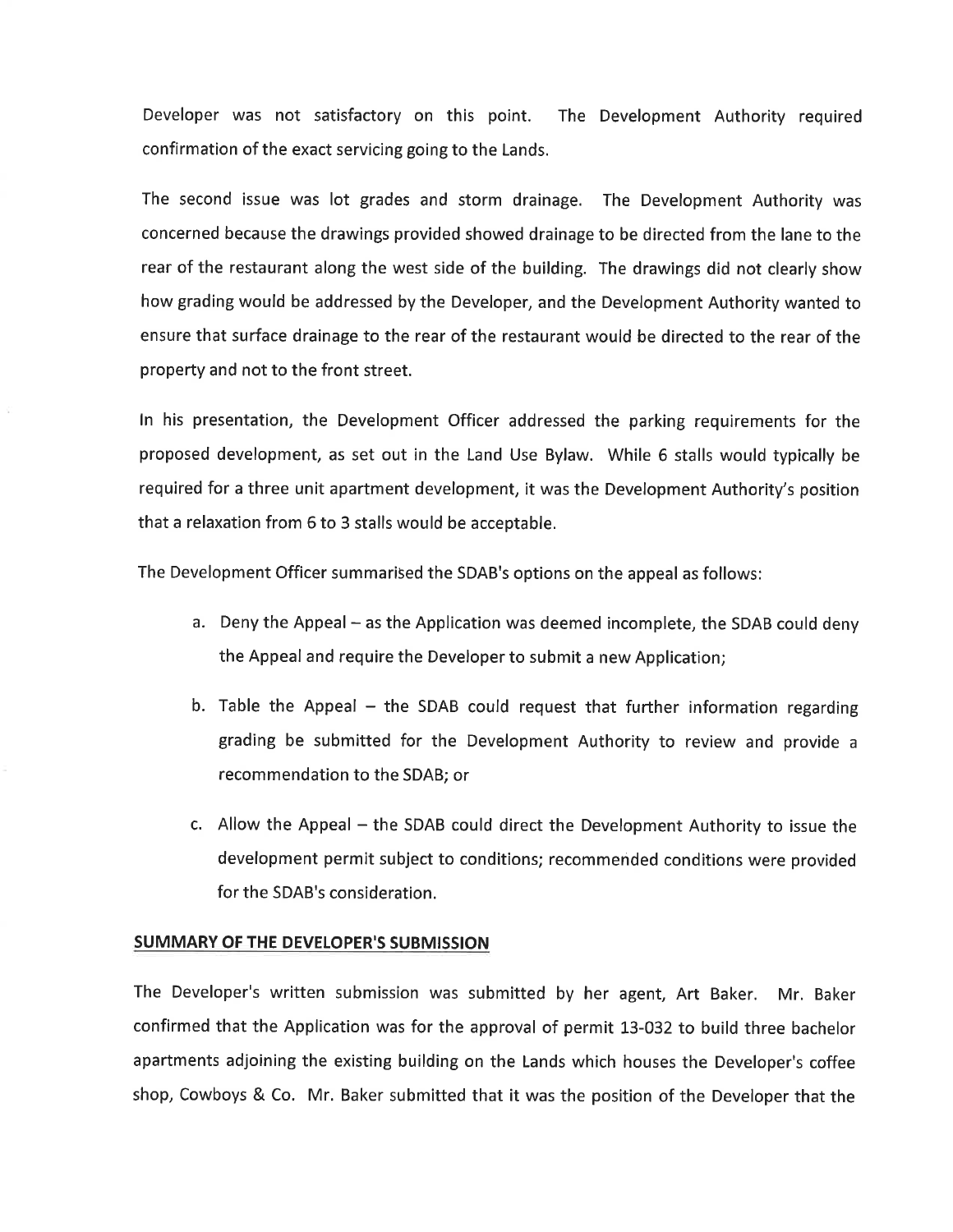Application was deemed complete on April 28,2013 and that the Developer fully complied wíth all the requirements for the permit.

The Developer disputed that any issues remained outstanding following the Developer's submission of additional information on April 28, 2013. Specifically, it was submitted that the Development Authority's concerns regarding servicing were unfounded because servicing was properly addressed when the Developer built the restaurant on the Lands three years ago. Mr. Baker quoted Scott Chant, Manager of Public Works for the Town, to demonstrate that sufficient services were installed, inspected and approved by the Town during the last development.

With respect to grading, Mr. Baker submitted that there was nothing wrong with the grading and that the grading as depicted in the drawings provided to the Development Authority was sufficient.

Mr. Baker also addressed the recommended development permit conditions submitted by the Development Officer and submitted that the conditions regarding servicing, grading, lane paving, fees for excavation and the Utility Excavation Permit were not required. Mr. Baker also addressed in detail, the submissions of the Development Officer. Mr. Baker's response is set out at page 7 -9 of his submission.

Mr. Baker requested that the development permit be approved.

#### REASONS FOR DECISION

After having heard, reviewed and considered the details of the proposed development, the submissions of the Developer, the submissions of the Development Authority and the letters of support in favour of the development, and after having reviewed and analyzed the documents submitted prior to the hearing and during the hearing as listed in Appendices "A", "B" and "C", the SDAB is of the view that the proposed development is an appropriate land use and that the development permit Application should be approved subject to conditions.

#### Jurisdiction of the SDAB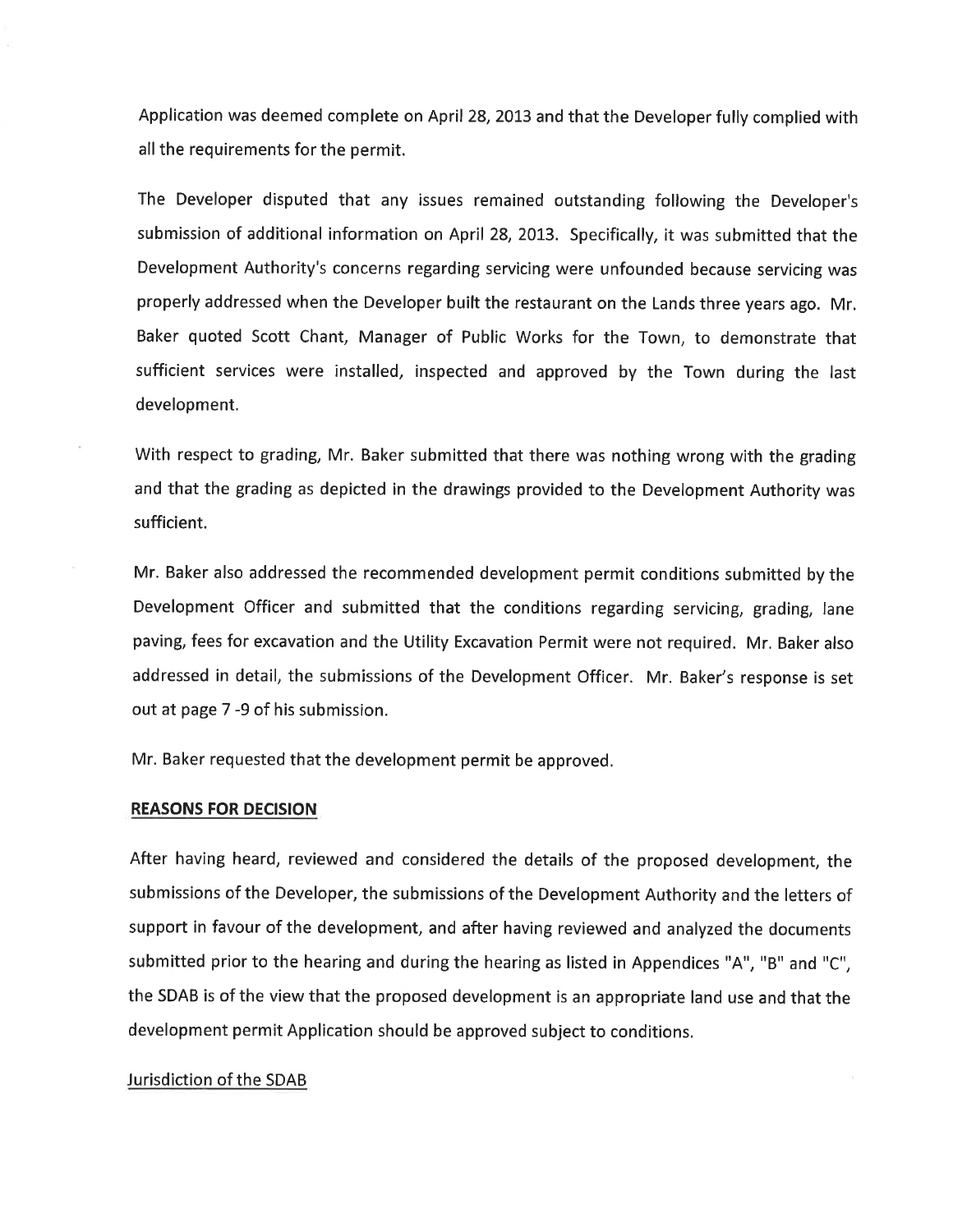The Act provides the framework for the SDAB's authority:

Grounds for appeal 685(1) lf a Development Authority

(a) fails or refuses to issue a development permit to a person,

(b) issues a development permit subject to conditions, or

(c) issues an order under section 645,

the person applying for the permit or affected by the order under section 645 may appeal to the subdivision and development appeal board.

686(11 A development appeal to a subdivision and development appeal board is commenced by filing a notice of appeal, containing reasons, with the board within 14 days,

- (a) in the case of an appeal made by a person referred to in section 685(1), after
	- (ii) if no decision is made with respect to the application within the 40-day period or within any extension under section 684, the date the period or extension expires,

687(3) In determining an appeal, the subdivision and development appeal board

- (a) must act in accordance with any applicable ALSA regional plan;
- (a.1) must comply with the land use policies and statutory plans and, subject to clause (d), the land use bylaw in effect;
- (b) must have regard to but is not bound by the subdivision and development regulations;
- (c) may confirm, revoke or vary the order, decision or development permit or any condition attached to any of them or make or substitute an order, decision or permit of its own;
- (d) may make an order or decision or issue or confirm the issue of <sup>a</sup> development permit even through the proposed development does not comply with the land use bylaw if, in its opinion,
	- (i) the proposed development would not
		- (A) unduly interfere with the amenities of the neighbourhood, or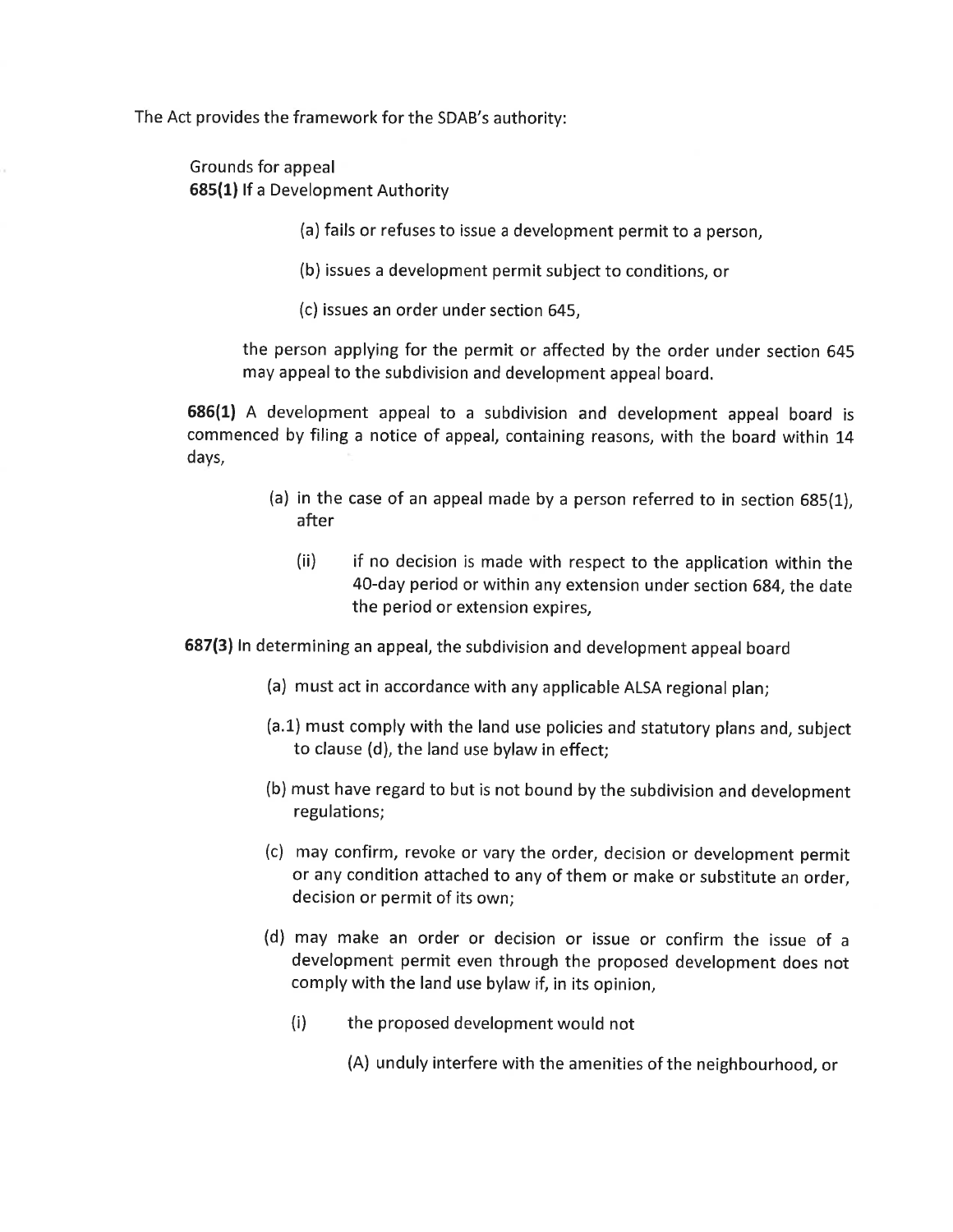(B) materially interfere with or affect the use, enjoyment or value of neighbouring parcels of land,

and

(ii) the proposed development conforms with the use prescribed for that land or building in the land use bylaw.

## Planning Framework

#### Land Use Bylow

The Lands are located within the Central Commercial District (C1) District pursuant to the Town of Olds Land Use Bylaw 01-23, as amended. Schedule C sets out the uses and regulations for the C1 District. The general purpose of the District is:

To provide an area for intensive commercial use, offering a wide variety of goods and services, and other uses, herein listed, which are compatible with the area, which will create an attractive environment for pedestrians, but which will be accessible to motor vehicles.

Apartments are listed as a discretionary use within the C1 District, and Section 1.3 of the Land Use Bylaw provides the following definition:

"apartment" means a residential building consisting of at least 3 dwelling units, but shall not include buildings containing units with separate exterior entranceway(s);

The SDAB considered the submissions put forward by the Developer and the Development Officer and determined that the proposed development is for a discretionary use within the C1 district.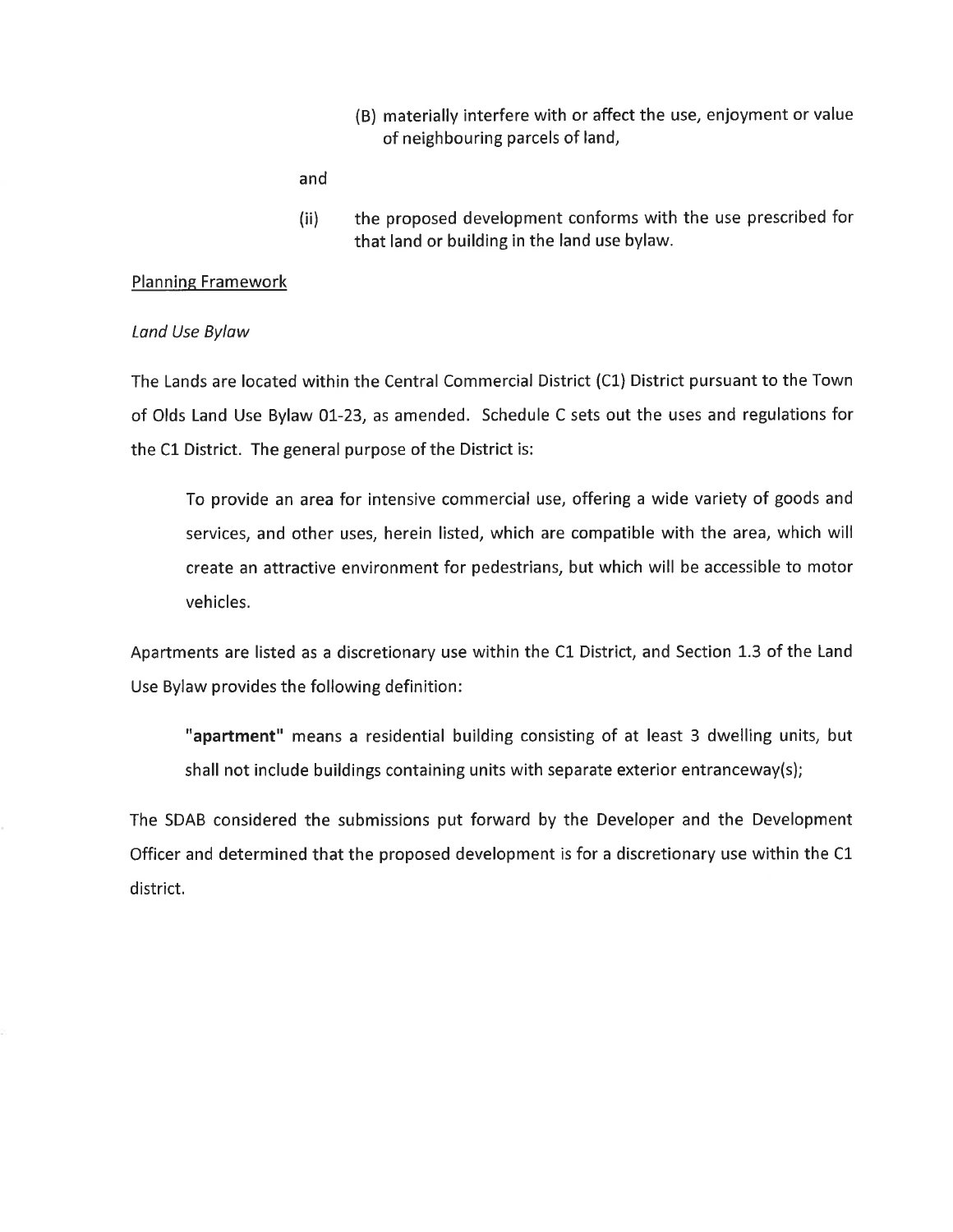### Factors Considered

#### Lane Poving

It was not demonstrated in either the written evidence or the oral argument that there is a plan to pave the lane behind the development; therefore, the SDAB finds that a paving fee is not required for this development.

#### Reimbursement for Confirmation of Services

The SDAB does not consider the Town's actions in confirming water and sewer services to the Lands as a recoverable cost against the Developer. The Town should not be reimbursed for the work done to confirm what water and services exists from the main to the property line,

#### Site Grade Drawings

The SDAB accepts that the public sidewalk is an acceptable reference point of zero for grade elevations. The Developer is to submit revised site grading drawings, to the satisfaction of the Director of Operational Services, using this reference point.

### Utility Excavation Permit

No evidence was presented to support or refute the requirement for a Utility Excavation Permit. The SDAB finds that utility services, such as water, sewer, natural gas and electricity, currently service the Lands; therefore, the Board anticipates that a Utility Excavation Permit may not be required, but the Developer should refer to the appropriate Town Bylaws and policies to determine for herself whether such a Permit will be required for any aspect of the Development.

#### Security Calculation

The SDAB does not agree with the submissions of the Developer that "Residential Single Family Dwelling (new)" is the correct categorization of the required security for the proposed development of a three unit apartment adjoining an existing restaurant. The SDAB reviewed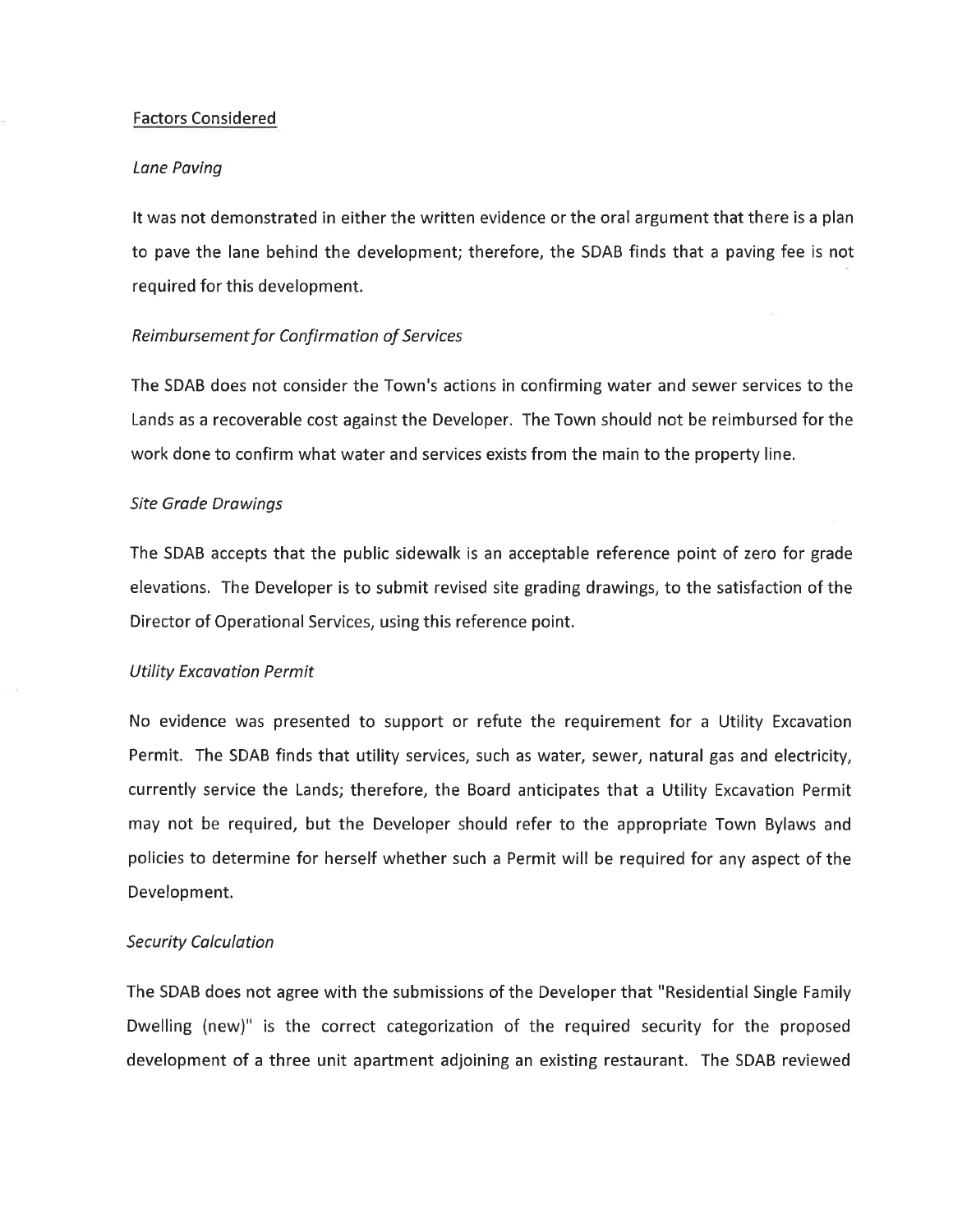the Development Permit Fees Schedule of the Town of Olds Rate Bylaw No. 2008-03 and finds that the following security is appropriate for this development:

Schedule G(2)(d): all other construction/projects: 10% of construction/project costs.

Further, the SDAB accepts that \$250,000.00, as provided in the Application, is an acceptable construction cost for the calculation of the development permít fee. Therefore, 5250,000.00 will be used to calculate the letter of credit to be provided as security for the development.

# Parking

The SDAB accepts the evidence of the Development Officer that a relaxation should be granted for the number of parking spaces required by the Land Use Bylaw. The number of parking spaces required for this development shall be relaxed from six (6) to three (3) parking spaces,

## **CONCLUSION**

The SDAB appreciated the submissions made by all parties to this appeal,

The Town may enforce the terms of the development permit.

Given the foregoing, the SDAB is of the view that the proposed development is an appropriate land use and that the Application should be approved subject to conditions.

DATED at the Town of Olds, in the Province of Alberta this  $\mathcal{Q}^0$ day of  $\mathcal{Q}$ ULIU 2013.

Leonard Brandson, Chair

Debbie Godfrey,